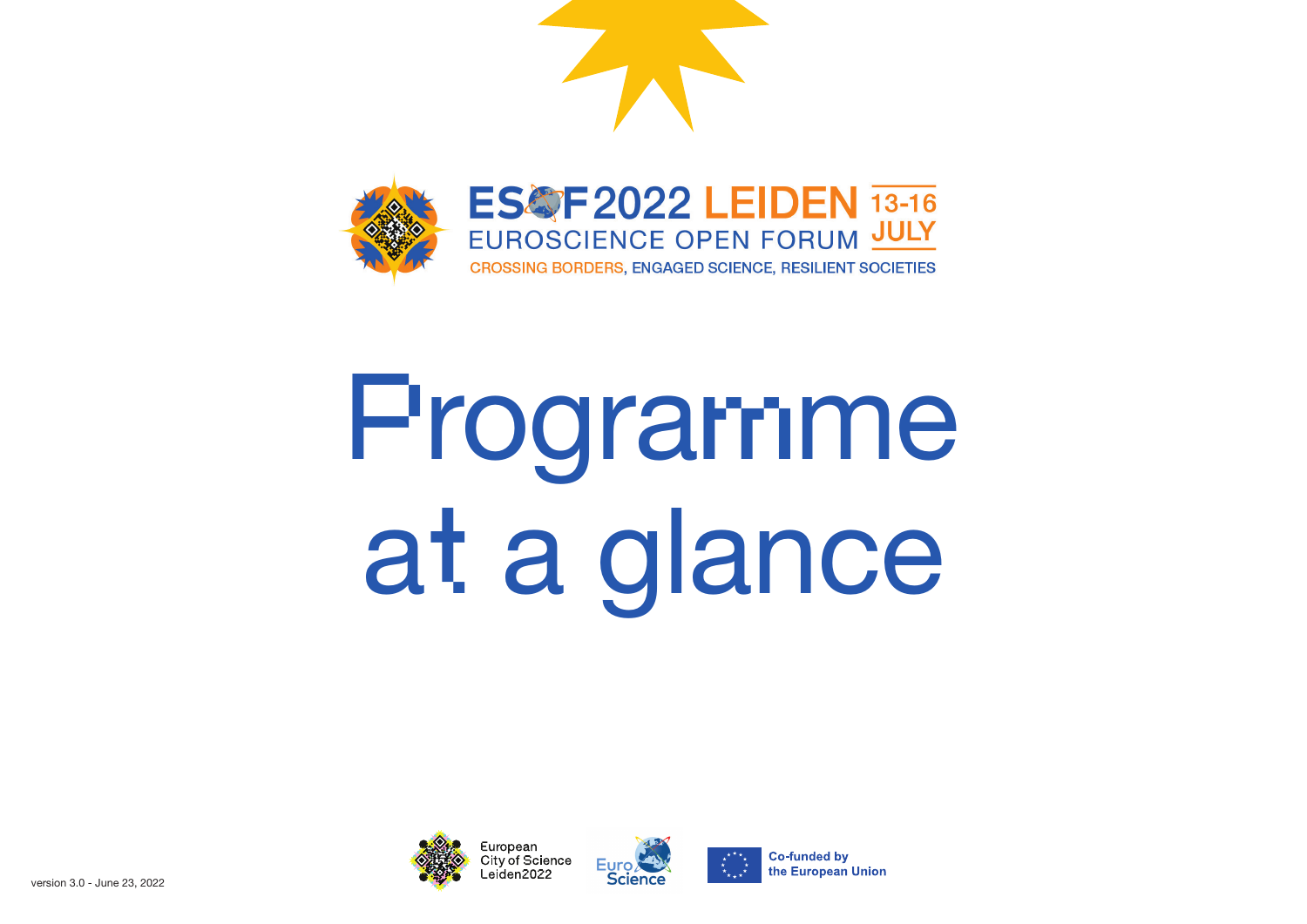### **Hybrid Programme**

Entitled Crossing Borders, Engaged Science, Resilient Societies, ESOF2022 is designed to help delegates build academic bridges between the humanities, natural sciences, medicine, and social sciences. ESOF2022 will leverage all the benefits of a hybrid format. It offers the opportunity to collaborate – online and in-person – to tackle society's greatest challenges and create new insights, approaches, and alliances. It enables all delegates to expand their knowhow, build their networks and discuss and discover a huge range of topics, while making new connections that yield new insights. So, what are you waiting for? Let's connect curious minds.

**Onsite only** (Leiden, the Netherlands incl free access to the virtual platform)

### **Hybrid: Onsite & Online (virtual platform:**

Approx 120 scientific sessions including the sessions of the regional site Katowice, the World programme (3 timezones), approx. 80 (e-)poster sessions, 7 keynote presentations, 2 plenary panel discussions, 10 sponsored sessions, several satellite and events award ceremonies, special workshops, virtual booth exhibition, Studio ESOF2022 and access to an open Networking area.

- **Programme subject to change**
- Programme updates are shared at **esof.eu**
- Scheduling a personal program will be two weeks in advance in the virtual conference platform and mobile app.
- Subscribe to the ESOF2022 newsletter to get regular updates on the programme and the speakers.
- The ESOF2022 conference follows Central European Summer Time (CEST)
- As for the World programme sessions, the topics/sessions are accommodating other world time zones.

Approx. 50 scientific sessions, 75 live poster presentations, exhibition (in the renowned Pieterskerk/church), 2 award ceremonies, business to science fieldtrips, (pre-conference) workshops, all kinds of social events, opening ceremony, welcomes reception, delegate party and other networking sessions. And you can visit the European City of Science festival.

> **Healthy societies** (e.g. chronic diseases, digital tools, increasing costs, interplay between industrial research and academic research, global inequalities, data protection, artificial intelligence)

All session recordings and on-demand content is accessible up to two months after the conference.

# Crossing Borders, Engaged Science, Resilient Societies

### **LEGEND**

This project is co-funded by the European Union under Horizon Europe Work Programme – project European City of Science and EuroScience Open Forum Leiden 2022 (Project number *101052247) and is coordinated by Stichting Leiden European City of Science 2022 (Leiden2022). Views and opinions expressed are however those of the author(s) only and do not necessarily reflect those of the European Union or the European Research Executive Agency. Neither the European Union nor the granting authority can be held responsible for them.* 

**A sustainable environment**  (e.g. climate change, human rights, a sustinable way of living, green energy, citizen science, future mobility, future cities, economy)

**Cultural Identities and Societal Transformations** (e.g. migration, fortress Europe, missions of museums and collections, contested heritage, art, protest movements)

**Space for science** (e.g. search for earth, construction in space and on the moon, finding extra-terrestrial life, dark matter research, quantum computing)

**Freedom and responsibility of Science** (e.g. integrity in science advice, dialogue between science and policy, funding in freedom of science, responsible research and innovation, science diplomacy, conflicts of interests)

| <b>Keynotes and plenary panels</b> |
|------------------------------------|
|                                    |
| <b>Sponsored sessions</b>          |
|                                    |
| <b>Posters</b>                     |
|                                    |
| <b>EuroScience</b>                 |

**Sustainable academic careers**

(e.g. entrepreneurial education, re-

search performed in academia and industry, value-driven innovation, innovation out of the humanities)

**Science and Business** (e.g. new career paths, research quality vs. quantity, the role of team science cid:43f9ae83-e108-4072-b491 e74762d51f47

Sessions have been allocated to one of these 7 scientific topics, called tracks:

### **EuroScience Open Forum - a must-join-event**

The programme at a glance provides you with a clear overview what to expect when you register for the 10th edition of ESOF2022, Europe's largest multidisciplinary scientific conference.

# Programme at a glance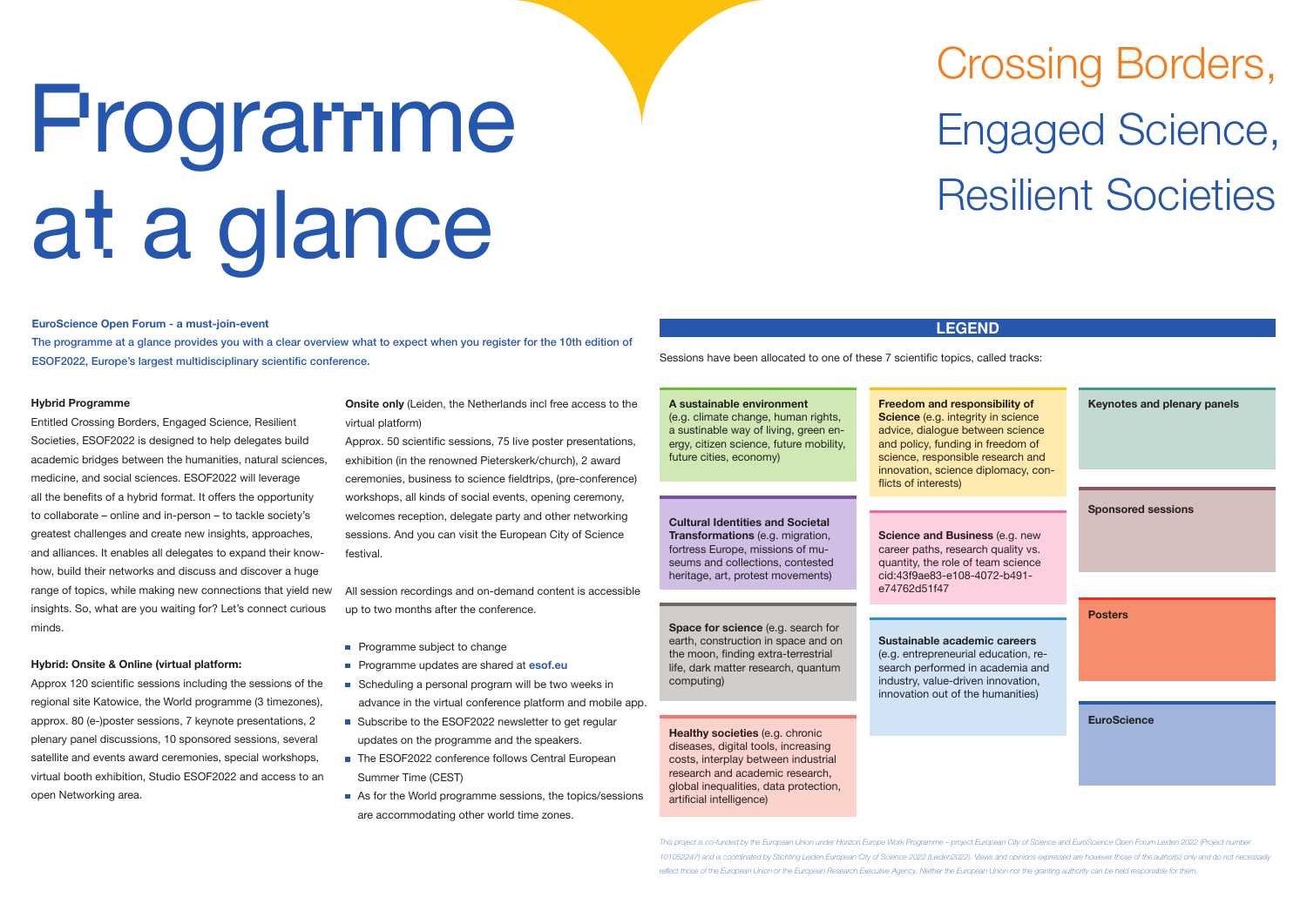| A sustainable environment                                         | <b>Space for science</b> | Freedom and<br>responsibility of Science | Sustainable academic<br>careers | <b>Sponsored sessions</b><br><b>EuroScience</b> |
|-------------------------------------------------------------------|--------------------------|------------------------------------------|---------------------------------|-------------------------------------------------|
| <b>Cultural Identities and</b><br><b>Societal Transformations</b> | <b>Healthy societies</b> | <b>Science and Business</b>              | Keynotes and plenary<br>panels  | <b>Posters</b>                                  |



# Wednesday 13 July

|                                 |                          | <b>Pieterskerk</b>                         |                                                    | Stadsgehoorzaal                   |                                                                                                                                                                    | <b>Kamerlingh Onnes</b><br><b>Building (KOG)</b>                                                     |                                                                                                                                                                                                                    | <b>Online</b>                                                                                                                        |                                                                                                                                                                   |
|---------------------------------|--------------------------|--------------------------------------------|----------------------------------------------------|-----------------------------------|--------------------------------------------------------------------------------------------------------------------------------------------------------------------|------------------------------------------------------------------------------------------------------|--------------------------------------------------------------------------------------------------------------------------------------------------------------------------------------------------------------------|--------------------------------------------------------------------------------------------------------------------------------------|-------------------------------------------------------------------------------------------------------------------------------------------------------------------|
|                                 |                          | <b>Exhibition</b>                          | <b>Breezaal</b>                                    | <b>Grote Zaal</b>                 | <b>KOG - Cleveringazaal</b>                                                                                                                                        | KOG - C006 Nelson Mandelazaal                                                                        | <b>KOG - B013</b>                                                                                                                                                                                                  |                                                                                                                                      |                                                                                                                                                                   |
|                                 | $9:30 - 12:30$           |                                            |                                                    |                                   | <b>WS0.12</b><br><b>Workshop</b> (Live & Online)<br>Your career path<br>outside Academia<br>Part 1: 9:00 -10:30<br>Part 2: 11:00 - 12:30 -<br>Young Academy Leiden |                                                                                                      | $\vert$ WS0.3<br><b>Workshop (Live)</b><br>Scientists as science communicators<br>- What do we learn from large-scale<br>researchers' surveys for improving<br>public communication about science<br>and research? | WS0.8 $ $<br><b>Workshop</b><br>New genomic techniques &<br>sustainability: where does the public<br>stand?                          | <b>WS0.2</b><br>Workshop<br>Cities of the future: Strategies to<br>engage citizens in reshaping modern<br>cities through sustainable urban<br>mobility solutions. |
|                                 |                          |                                            |                                                    |                                   |                                                                                                                                                                    | <b>WS0.14</b><br>Workshop (Live)<br>11:00 - 12:30<br>Recognition and Rewards<br>Young Academy Leiden |                                                                                                                                                                                                                    | <b>Workshop</b><br>A sustainable future with sustainable plastics                                                                    | <b>WS0.9</b>                                                                                                                                                      |
|                                 |                          |                                            |                                                    |                                   | NETWORK AND TRANSITION TIME                                                                                                                                        |                                                                                                      |                                                                                                                                                                                                                    |                                                                                                                                      |                                                                                                                                                                   |
| Business<br>to Science<br>13:00 | 13:00 - 16:00            |                                            | <b>Membership</b><br><b>Engagement -</b><br>(live) |                                   | <b>Workshop</b> (Live)<br>Communication competence in<br>doctoral education - enhancing the<br>abilities to reach out and bridging the academic<br>gap!            | WS0.6 Workshop (Live)<br>Optimising our mental<br>health and wellbeing for sustainable<br>careers    | WS0.13 Workshop (Live)<br>Decolonization and the 'psychedelic<br>renaissance'                                                                                                                                      | WS0.5 Workshop<br>Leap In Time: A Patent game. An interactive game-based learning approach to<br>understanding and decoding patents. | <b>WS0.7</b>                                                                                                                                                      |
| 16:00                           |                          |                                            |                                                    |                                   | <b>Workshop</b> (Live & Online)<br>  WS0.4<br>Way forward for an inclusive and<br>sustainable EU. Together we care.                                                |                                                                                                      | <b>Workshop</b> (Live)<br>Educational research to improve<br>education as a driving force for<br>empowerment, inclusion and<br>equality.                                                                           | WS0.1 Workshop<br>How basic sciences design the future of Sustainable Development                                                    | WS0.10                                                                                                                                                            |
|                                 |                          |                                            |                                                    |                                   | NETWORK AND TRANSITION TIME                                                                                                                                        |                                                                                                      |                                                                                                                                                                                                                    |                                                                                                                                      |                                                                                                                                                                   |
|                                 | 16:30 - 18:00            |                                            |                                                    | <b>Opening</b><br><b>Ceremony</b> |                                                                                                                                                                    |                                                                                                      |                                                                                                                                                                                                                    |                                                                                                                                      |                                                                                                                                                                   |
|                                 |                          |                                            |                                                    |                                   | NETWORK AND TRANSITION TIME                                                                                                                                        |                                                                                                      |                                                                                                                                                                                                                    |                                                                                                                                      |                                                                                                                                                                   |
|                                 | 18:00 - 19:30 Exhibition | Open from<br>18:00<br>Welcome<br>Reception |                                                    |                                   |                                                                                                                                                                    |                                                                                                      |                                                                                                                                                                                                                    |                                                                                                                                      |                                                                                                                                                                   |
|                                 |                          |                                            |                                                    |                                   |                                                                                                                                                                    |                                                                                                      |                                                                                                                                                                                                                    |                                                                                                                                      |                                                                                                                                                                   |

# **LIVE IN LEIDEN ONLINE PROGRAMME**

|                                                                                                                    | <b>Online</b>                                                                                                                         |
|--------------------------------------------------------------------------------------------------------------------|---------------------------------------------------------------------------------------------------------------------------------------|
|                                                                                                                    |                                                                                                                                       |
| <b>WS0.8</b><br><b>Workshop</b>                                                                                    | <b>WS0.2</b><br><b>Workshop</b>                                                                                                       |
| New genomic techniques &<br>sustainability: where does the public<br>stand?                                        | Cities of the future: Strategies to<br>engage citizens in reshaping modern<br>cities through sustainable urban<br>mobility solutions. |
| <b>Workshop</b>                                                                                                    | <b>WS0.9</b>                                                                                                                          |
| A sustainable future with sustainable plastics                                                                     |                                                                                                                                       |
| <b>Workshop</b>                                                                                                    | <b>WS0.7</b>                                                                                                                          |
| Leap In Time: A Patent game. An interactive game-based learning approach to<br>understanding and decoding patents. |                                                                                                                                       |
| <b>Workshop</b><br>How basic sciences design the future of Sustainable Development                                 | <b>WS0.10</b>                                                                                                                         |
|                                                                                                                    |                                                                                                                                       |
|                                                                                                                    |                                                                                                                                       |
|                                                                                                                    |                                                                                                                                       |
|                                                                                                                    |                                                                                                                                       |
|                                                                                                                    |                                                                                                                                       |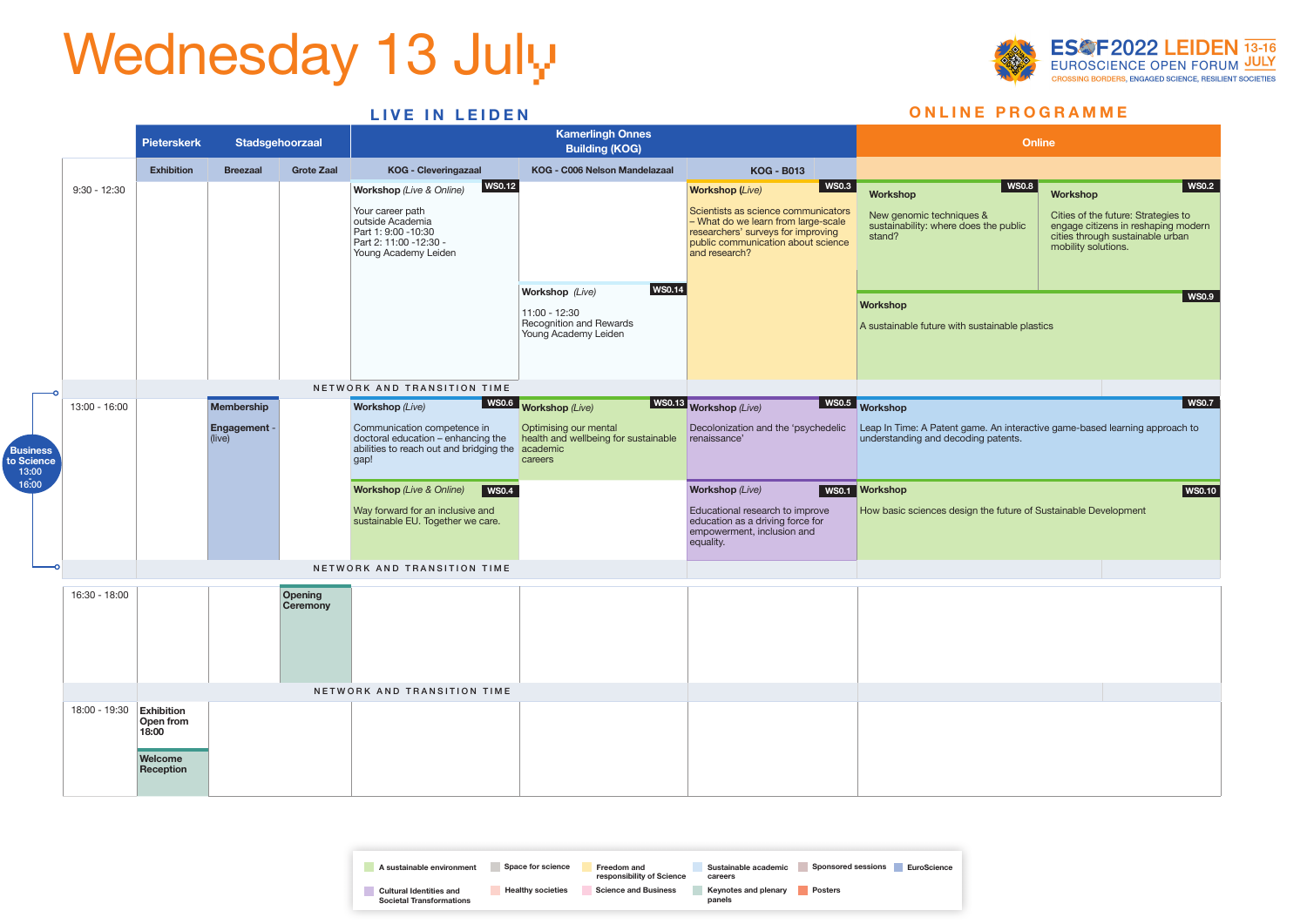# Thursday 14 July

|                 |                                                                 | <b>Pieterskerk</b> |                                                                                                                                                                                                         |                                                                                                                                                                                                        | <b>Kamerlingh Onnes</b><br><b>Building (KOG)</b>                                                                      |                                                                                                           |                                                                                                                          |                                                                                                                         |                                                                                                                                                                                     |                                                                                                                                                                                          |                                                                                                                                                           |                                                                                                                                                                            |  |
|-----------------|-----------------------------------------------------------------|--------------------|---------------------------------------------------------------------------------------------------------------------------------------------------------------------------------------------------------|--------------------------------------------------------------------------------------------------------------------------------------------------------------------------------------------------------|-----------------------------------------------------------------------------------------------------------------------|-----------------------------------------------------------------------------------------------------------|--------------------------------------------------------------------------------------------------------------------------|-------------------------------------------------------------------------------------------------------------------------|-------------------------------------------------------------------------------------------------------------------------------------------------------------------------------------|------------------------------------------------------------------------------------------------------------------------------------------------------------------------------------------|-----------------------------------------------------------------------------------------------------------------------------------------------------------|----------------------------------------------------------------------------------------------------------------------------------------------------------------------------|--|
|                 | <b>Exhibition</b>                                               | <b>Session</b>     | <b>Grote Zaal</b>                                                                                                                                                                                       | Aalmarktzaal                                                                                                                                                                                           | Cleveringazaal                                                                                                        | Lorentzzaal                                                                                               |                                                                                                                          |                                                                                                                         | <b>Online</b>                                                                                                                                                                       |                                                                                                                                                                                          |                                                                                                                                                           | <b>World programme</b>                                                                                                                                                     |  |
|                 |                                                                 |                    | & Online                                                                                                                                                                                                | & Online                                                                                                                                                                                               | & Online                                                                                                              | & Online                                                                                                  |                                                                                                                          |                                                                                                                         |                                                                                                                                                                                     |                                                                                                                                                                                          |                                                                                                                                                           | <b>Online</b>                                                                                                                                                              |  |
| $8:00 - 9:15$   | <b>Exhibition</b><br>& posters<br>all day from<br>08:00 - 18:30 |                    |                                                                                                                                                                                                         | Dutch<br>Research Council<br>(NWO)                                                                                                                                                                     | SP1.1 The role of SS1.1<br>Team Science for a<br>more inclusive and<br>interdisciplinary<br>European<br>Research Area |                                                                                                           | $\overline{\phantom{1}}$ SS1.3<br><b>The</b><br>science divide<br>within the<br><b>European Union</b>                    |                                                                                                                         |                                                                                                                                                                                     | <b>Tax Justice</b><br>in Europe and<br>beyond                                                                                                                                            | SS1.6 Addressing<br>global challenges<br>through international Green and Digital<br>scientific consortia; Transformation<br>The case of nuclear<br>fusion | $\blacksquare$ WP1.1<br>SS1.7 Meet my<br>Lab focus on                                                                                                                      |  |
|                 |                                                                 |                    |                                                                                                                                                                                                         | COFFEE/TEA BREAK, VISIT EXHIBITION AND POSTERS & TRANSITION TIME                                                                                                                                       |                                                                                                                       |                                                                                                           |                                                                                                                          |                                                                                                                         | VISIT VIRTUAL EXHIBITION AND E-POSTERS                                                                                                                                              |                                                                                                                                                                                          |                                                                                                                                                           |                                                                                                                                                                            |  |
| $9:45 - 11:00$  |                                                                 |                    | Plenary PL1.1<br>panel discussion:<br>Sustainable city                                                                                                                                                  |                                                                                                                                                                                                        |                                                                                                                       |                                                                                                           |                                                                                                                          |                                                                                                                         |                                                                                                                                                                                     |                                                                                                                                                                                          |                                                                                                                                                           |                                                                                                                                                                            |  |
|                 |                                                                 |                    |                                                                                                                                                                                                         | COFFEE/TEA BREAK, VISIT EXHIBITION AND POSTERS & TRANSITION TIME                                                                                                                                       |                                                                                                                       |                                                                                                           |                                                                                                                          |                                                                                                                         | VISIT VIRTUAL EXHIBITION AND E-POSTERS                                                                                                                                              |                                                                                                                                                                                          |                                                                                                                                                           |                                                                                                                                                                            |  |
| $11:15 - 12:30$ |                                                                 | and Identity       | Freedom and<br>responsibility of<br>science. Prof. Paul<br>van der Heijden, Pro-<br>fessor of international<br>law and chairman of<br><b>KNAW</b>                                                       | Museums SS1.36 Keynote PL1.2 Elsevier: SP1.2<br>Women<br>in science                                                                                                                                    | The role<br>of universities in<br>boosting innova-<br>tion through<br>entrepreneurship                                | SS1.8 Sustainable SS1.9<br>forestry and<br>bioenergy? A<br>fishbowl debate                                | New Wine in SS1.10 Creating<br>Old Wineskins?<br><b>Risks and</b><br>resilience in online<br>transgressive<br>behaviours | Research<br>Environments that<br>foster Mental Health space<br>and Wellbeing                                            | SS1.11 Data with<br>burning impact<br>- fires seen from                                                                                                                             | SS1.12 Working on SS1.13 The<br>a Healthy Society:<br>prevention and<br>maintanance of<br>health and well-<br>being during the life science, law and<br>cycle                            | SS1.14<br>agricultural sector<br>and greenhouse<br>gas emissions:<br>perspectives from<br>governance                                                      | ш<br>$\overline{\mathbf{u}}$<br>$\mathbf O$                                                                                                                                |  |
|                 |                                                                 |                    |                                                                                                                                                                                                         | COFFEE/TEA BREAK, VISIT EXHIBITION AND POSTERS & TRANSITION TIME                                                                                                                                       |                                                                                                                       |                                                                                                           |                                                                                                                          |                                                                                                                         | VISIT VIRTUAL EXHIBITION AND E-POSTERS                                                                                                                                              |                                                                                                                                                                                          |                                                                                                                                                           | $\boldsymbol{\omega}$                                                                                                                                                      |  |
|                 | 12:45 - 13:45 Lunch Break LIVE Poster                           | session            | <b>Lunch Break</b>                                                                                                                                                                                      | Sponsored Lunch<br>Session                                                                                                                                                                             |                                                                                                                       | <b>Lunch Break</b>                                                                                        |                                                                                                                          |                                                                                                                         | <b>Lunch Break</b>                                                                                                                                                                  |                                                                                                                                                                                          |                                                                                                                                                           | m<br>$\overline{\mathbf{u}}$<br>$\boldsymbol{\omega}$                                                                                                                      |  |
|                 |                                                                 |                    |                                                                                                                                                                                                         | COFFEE/TEA BREAK, VISIT EXHIBITION AND POSTERS & TRANSITION TIME                                                                                                                                       |                                                                                                                       |                                                                                                           |                                                                                                                          |                                                                                                                         | VISIT VIRTUAL EXHIBITION AND E-POSTERS                                                                                                                                              |                                                                                                                                                                                          |                                                                                                                                                           |                                                                                                                                                                            |  |
| 14:00 - 15:15   |                                                                 | and Beyond         | Space for science: Biodiversity<br>Prof. Ben Feringa,<br><b>Distinguished Pro-</b><br>fessor of Molecular<br><b>Sciences, University</b><br>of Groningen<br>& Winner Nobel<br><b>Prize in Chemistry</b> | To Mars SS1.37 Keynote PL.1.3 Naturalis SP1.3 The Lancet, SS1.15 Research SS1.16<br>Center:<br><b>Biodiversitry as</b><br>an opportunity<br>- Nature as the<br>basis for our<br>society and<br>economy | Health & Climate<br>- Are we on track<br>for a healthy<br>society?                                                    | assessment<br>reform - what<br>does good look<br>like?                                                    |                                                                                                                          | SS1.18 Health<br>Reforming<br>academic<br>assessment. The<br>impacy on early-<br>stage researchers<br>and their careers | Inequality<br>Through the Ages:<br>Interdisciplinary<br>Perspectives                                                                                                                | SS1.19 The New<br>SS1.20<br><b>Drug Policy</b><br>Commission for<br>Central & Eastern<br>Europe & Central<br>Asia: Why Europe<br>must lead drug<br>policy reform &<br>decriminialisation |                                                                                                                                                           | N<br>WP1.2<br>Africa<br><b>World Science</b><br>$\blacktriangleright$<br>Forum<br>-<br>Н<br>$\blacktriangleright$<br>$\overline{\mathbf{u}}$<br>г                          |  |
|                 |                                                                 |                    |                                                                                                                                                                                                         | COFFEE/TEA BREAK, VISIT EXHIBITION AND POSTERS & TRANSITION TIME                                                                                                                                       |                                                                                                                       |                                                                                                           |                                                                                                                          |                                                                                                                         | VISIT VIRTUAL EXHIBITION AND E-POSTERS                                                                                                                                              |                                                                                                                                                                                          |                                                                                                                                                           | m.                                                                                                                                                                         |  |
| 15:45 - 17:00   |                                                                 |                    | <b>ERC Public</b><br><b>Engagement with heritage</b><br><b>Research Award</b><br>ceremony                                                                                                               | Contested SS1.38                                                                                                                                                                                       | Vaccine<br>development in<br>Europe: fast and<br>for all                                                              | SS1.22 First results SS1.23<br>from Webb:<br>a new exploration<br>of the cosmos<br>(Space for<br>science) | perspectives<br>are crucial to reform<br>research<br>assessment                                                          | geopolitical<br>stabilizer after the<br>Russian invasion in ning the western<br>Ukraine                                 | Researchers' SS1.24 Europe as a SS1.25 The deep SS1.26 Closing the SS1.27 Can we<br>past of future<br>society: Questio-<br>perspective on the<br>reconstruction of<br>human history | gap for<br>early-career<br>researchers'<br>policy engagement                                                                                                                             | make informed<br>decisions without<br>risk know-how?                                                                                                      | SS1.28 The Rights<br>$\textsf{S}$ S1.40<br>$\circ$<br>Z<br><b>Retention Strategy:</b><br>Academic freedom<br>m,<br>and responsibility<br>$\bar{z}$<br>for researchers<br>m |  |
|                 |                                                                 |                    |                                                                                                                                                                                                         | COFFEE/TEA BREAK, VISIT EXHIBITION AND POSTERS & TRANSITION TIME                                                                                                                                       |                                                                                                                       |                                                                                                           |                                                                                                                          |                                                                                                                         | VISIT VIRTUAL EXHIBITION AND E-POSTERS                                                                                                                                              |                                                                                                                                                                                          |                                                                                                                                                           |                                                                                                                                                                            |  |
| 17:15 - 18:30   |                                                                 |                    |                                                                                                                                                                                                         | SS1.39 Social<br>Future of<br>& challenges of<br>digitalization, the<br>platform economy diversity and<br>and flexibilization of social inequalities<br>European labour<br>markets                     | SS1.29 Fly me<br>work opportunities uncertainties in to the moons!<br>post-corona cities:<br>the role of              | SS1.30                                                                                                    |                                                                                                                          | <b>SS1.32</b><br>Climate<br>change:<br>a global view                                                                    | Tales of five SS1.33 Legal<br>inspiring women<br>navigating today's<br>life-career minefield!                                                                                       | $\textsf{S}51.34$<br>Technologies                                                                                                                                                        | SS1.35<br>Science<br><b>Policy Career</b><br>Paths: From lab to<br>legislation                                                                            |                                                                                                                                                                            |  |
|                 |                                                                 |                    |                                                                                                                                                                                                         | COFFEE/TEA BREAK, VISIT EXHIBITION AND POSTERS & TRANSITION TIME                                                                                                                                       |                                                                                                                       |                                                                                                           |                                                                                                                          |                                                                                                                         | VISIT VIRTUAL EXHIBITION AND E-POSTERS                                                                                                                                              |                                                                                                                                                                                          |                                                                                                                                                           |                                                                                                                                                                            |  |
| 20:00 - 21:30   |                                                                 |                    |                                                                                                                                                                                                         |                                                                                                                                                                                                        |                                                                                                                       |                                                                                                           |                                                                                                                          |                                                                                                                         |                                                                                                                                                                                     |                                                                                                                                                                                          |                                                                                                                                                           | <b>WP1.3</b><br>Between<br><b>Black and White:</b>                                                                                                                         |  |
|                 |                                                                 |                    |                                                                                                                                                                                                         | A sustainable environment<br><b>Cultural Identities and</b><br><b>Societal Transformations</b>                                                                                                         | Space for science<br><b>Healthy societies</b>                                                                         | Freedom and                                                                                               | responsibility of Science<br>careers<br><b>Science and Business</b><br>panels                                            | Keynotes and plenary Posters                                                                                            | Sustainable academic Sponsored sessions EuroScience                                                                                                                                 |                                                                                                                                                                                          |                                                                                                                                                           | The power of<br>visual imagery<br>and negotiation of<br>Identity                                                                                                           |  |



## **LIVE IN LEIDEN ONLINE PROGRAMME**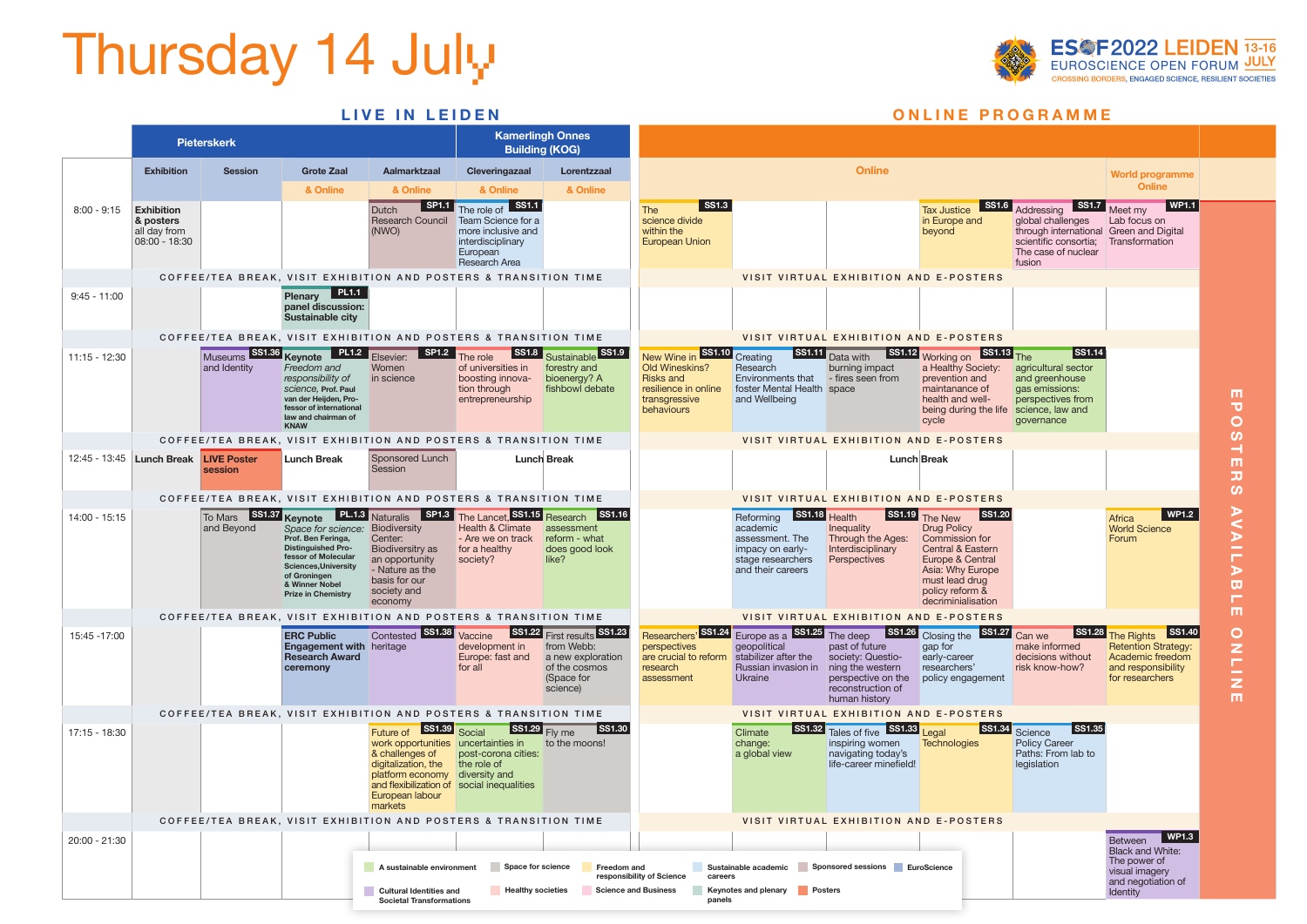

|                                                                                               | <b>Katowice</b><br><b>Sessions</b>                                                                                     | <b>World programme</b><br><b>Online</b>                                                                            |                   |
|-----------------------------------------------------------------------------------------------|------------------------------------------------------------------------------------------------------------------------|--------------------------------------------------------------------------------------------------------------------|-------------------|
| SS2.7<br>an<br>eurial<br>n doctoral<br>ï                                                      | <b>KT2.1</b><br><b>Whether UN</b><br>Sustainable<br>Development<br>goals support<br>transitions - eagle in<br>the cage | <b>WP2.1</b><br>Integrated<br>Community<br><b>Building to Sustain</b><br>a Resilient and<br><b>Healthy Society</b> |                   |
| <b>STERS</b>                                                                                  |                                                                                                                        |                                                                                                                    |                   |
|                                                                                               |                                                                                                                        |                                                                                                                    |                   |
| <b>STERS</b>                                                                                  |                                                                                                                        |                                                                                                                    | ш                 |
| $ \mathsf{SS.2.14} $<br>ng<br>ith<br>ll research<br>ty with<br>SS<br>e                        | <b>KT2.2</b><br>Can science<br>save Ukraine?<br>European<br>Unversities and<br>Ukraine's post-war<br>transformation    |                                                                                                                    | POST<br>т<br>刀    |
| <b>STERS</b>                                                                                  |                                                                                                                        |                                                                                                                    | S                 |
|                                                                                               |                                                                                                                        |                                                                                                                    |                   |
| <b>STERS</b>                                                                                  |                                                                                                                        |                                                                                                                    |                   |
|                                                                                               | <b>KT2.3</b><br><b>The</b><br>transforming<br>identity: Do we<br>cross borders, or<br>do borders cross us?             | <b>WP2.2</b><br>African<br><b>Studies Centre</b><br>Leiden                                                         | AVAILAB<br>п<br>ш |
| <b>STERS</b>                                                                                  |                                                                                                                        |                                                                                                                    |                   |
| <b>SS2.28</b><br>nning ahead<br>dence?<br>D-19 Report<br>ur most<br>ssimistic and<br>cenarios | <b>KT2.4</b><br><b>Bright</b><br>side of the dark<br>universe                                                          |                                                                                                                    | ONLINI<br>т       |
| <b>STERS</b>                                                                                  |                                                                                                                        |                                                                                                                    |                   |
| <b>SS2.35</b><br>ean<br>Diplomacy                                                             |                                                                                                                        |                                                                                                                    |                   |
| <b>STERS</b>                                                                                  |                                                                                                                        |                                                                                                                    |                   |
|                                                                                               |                                                                                                                        | <b>WP2.3</b><br><b>Scientists</b><br>are mobilized for<br>the Sustainable<br>Development goals                     |                   |